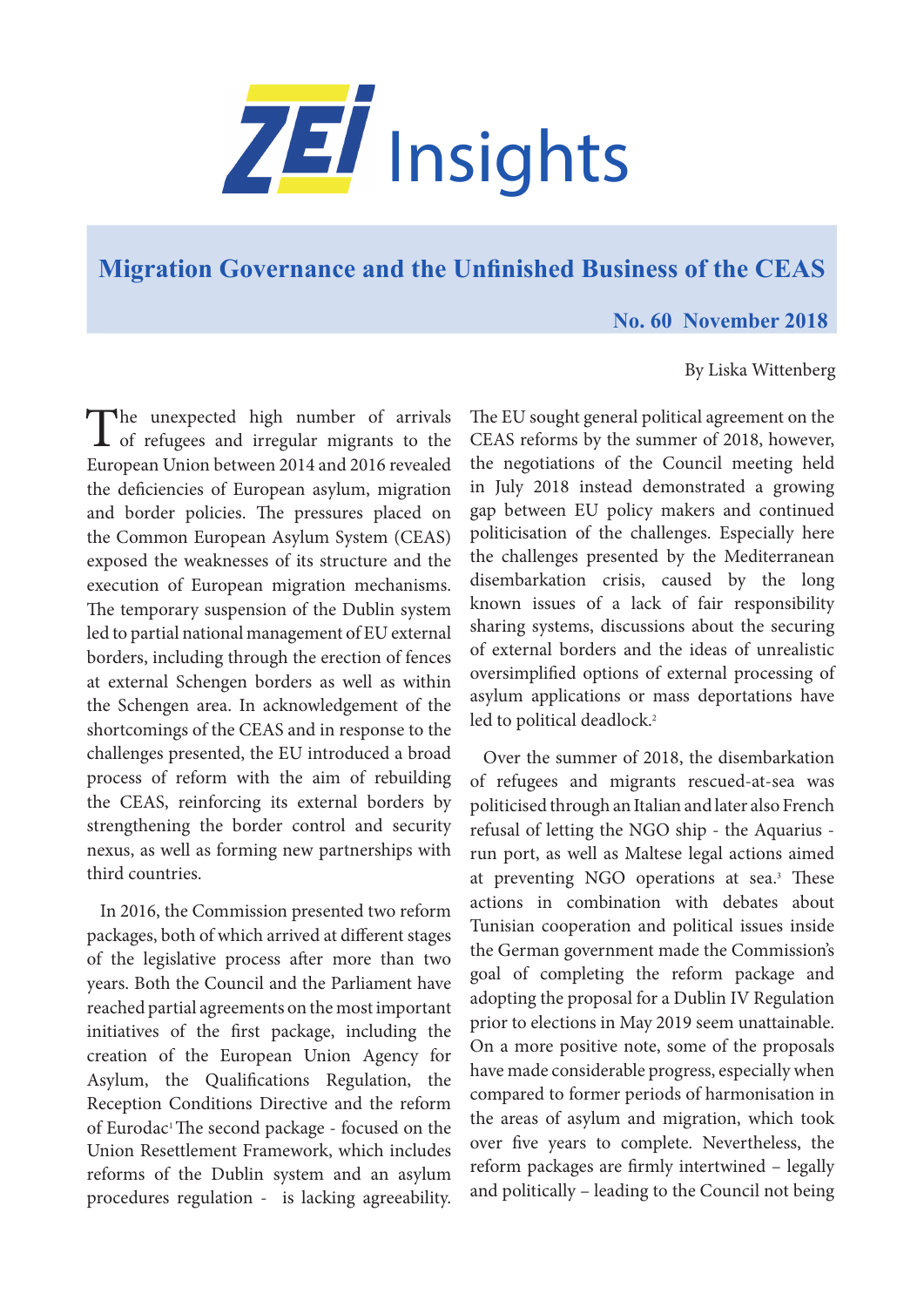willing to adopt them separately despite the critical state of the current issues not leaving the Union another three years to find an agreement.<sup>4</sup>

In order to find solutions, new concepts have been suggested in recent weeks. However, the "regional disembarkation arrangement" is a reintroduction of outsourcing obligations for disembarkation to third countries with new phrasing, while the creation of "controlled centres" can simply be seen as a new form of the hotspot approach.<sup>5</sup> The first suggestion raises legal questions under international human rights, refugee and maritime law and seems politically unfeasible, the second suggestion does not address and build upon the lessons learned from the already existing hotspot approach. Either way, the main issues remain - the conflicting interests of various member states and the absence of a fair allocation system. Without such a system, continued disincentives for allowing disembarking, due to member states being responsible for those disembarking, will be added. This in turn will further encourage extremist forces and political standoffs with the **EU** 

These concepts should be viewed in the modus operandi of the EU regarding cooperation with third countries in the Mediterranean region, including in Libya, where focus has been placed on an exchange of financial support, training or technical equipment in return for assurances to decrease unauthorised maritime departures.6 Overall, it should be seen that this modus operandi in combination with continued efforts of outsourcing responsibility are undermining foreign policy, security and longterm cooperation efforts in general. In addition, this provides no incentives for third countries to establish functioning asylum systems and searchand-rescue capacities of their own.

While overall a "regional disembarkation arrangement" could fundamentally be a useful instrument, it has to be based on the long-term goals of fully operational asylum systems in the entire Mediterranean region. Short-term priorities should then be focused on agreements between European frontline states to share obligations of disembarkation, as already is the norm with Frontex-led actions, accompanied by allocation mechanisms which than include nonfrontline states. This could be realised through disembarkation protocols overseen by the Commission or continued as ad hoc mechanisms, which have proven to work over the summer. These types of ad hoc agreements could also be the baseline for future solutions and steadily formalised, in combination with the creation of strong financial and political consequences for those states trying to "opt-out".7

In order to find consensus on the necessary reforms and further the CEAS agenda, prior to EU elections in 2019, the EU needs to focus on re-establishing trust overall but especially with the countries of the southern Mediterranean.<sup>8</sup> Additionally, the EU and its leaders need to focus on not just communicating the obligations and commitments of those countries in an effort of shifting responsibilities, but instead share responsibilities with them<sup>9</sup>. Most importantly, it needs to be remembered that outsourcing or external processing not only brings with it legal and practical challenges, but could have a lasting impact on the international standards supporting the refugee regime and territorial asylum.<sup>10</sup> Overall, the lack of a fair allocation system based on unresolved issues of migration governance remain the main challenges and the CEAS's point of vantage.

**Liska Wittenberg,** *ZEI Master Alumna "Class of 2016", is a ZEI Research Fellow.* 

ZEI Insights are part of the Research Project - Governance and Regulation in the EU: [The Future of Europe](https://www.zei.uni-bonn.de/research/governance-and-regulation?set_language=en)

ZEI Insights provide commentary and critical analysis on governance and regulation issues related to the future of the European Union. Authors are responsible for their own views.